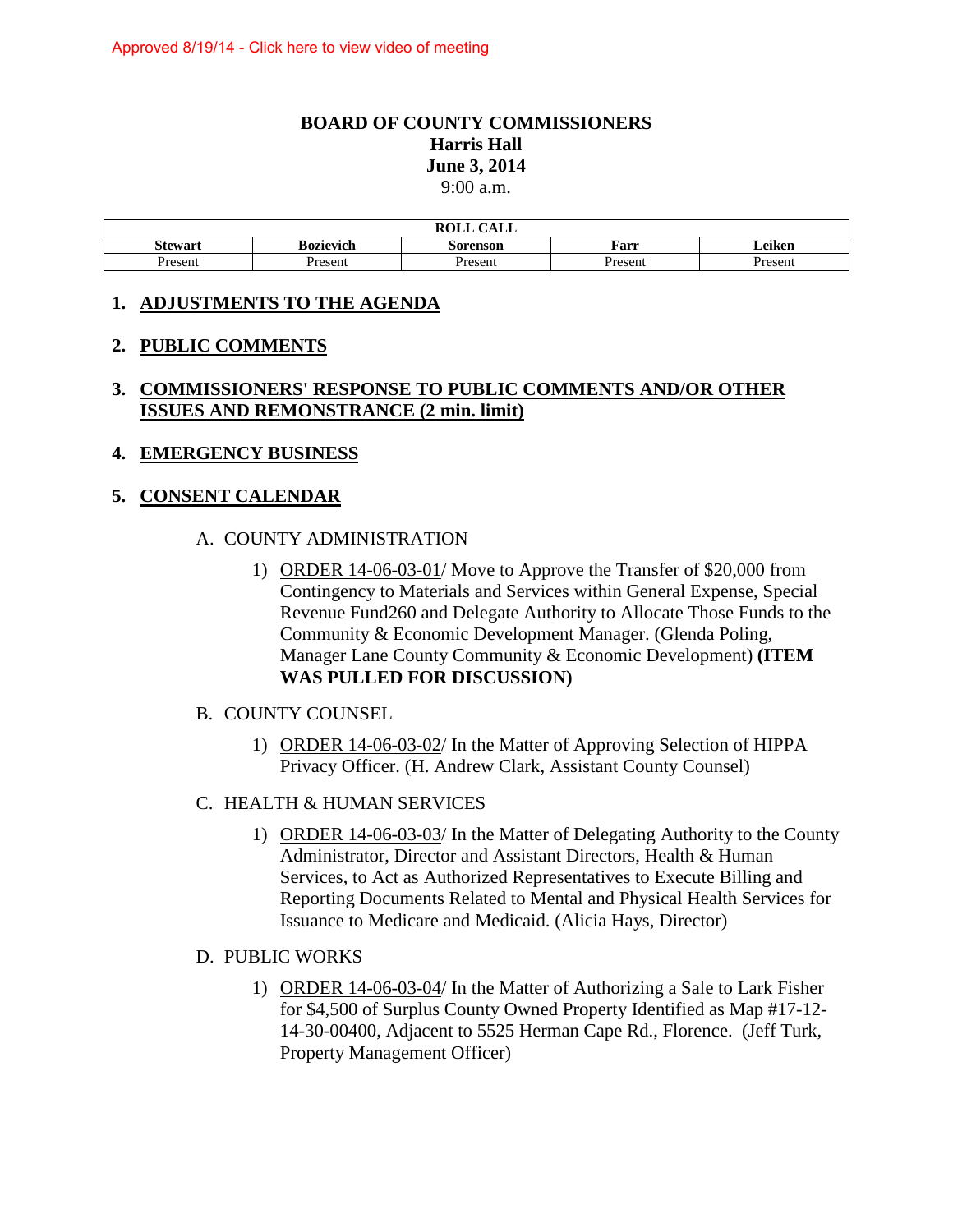- 2) ORDER 14-06-03-05/ In the Matter of Authorizing the County Administrator to Execute a Three Year Lease Agreement with Oak Street Child Development Center, Inc., With Approximate Revenue of \$117,264, for the Child Care Facility at 540 Oak St. (Bus Barn Building). (Jeff Turk, Property Management Officer)
- 3) ORDER 14-06-03-06/ In the Matter of Authorizing the County Administrator to Enter Into an Agreement With the State of Oregon by and Through the Oregon Military Department, Office of Emergency Management (OEM) to Receive Federal Funds Provided by the Federal Emergency Management Agency (FEMA) for Repair and Restoration of Public Facilities During the Period of February 6-10, 2014. (Arno Nelson, Division Manager)

| <b>MOTION: Leiken</b><br><b>SECOND: Bozievich</b><br>VOTE | <b>COMMENTS: Order 14-06-03-01 was</b><br>pulled from Consent Calendar for<br>additional discussion. Consent<br>calendar passed, with the exception of |                                                                                                                       |
|-----------------------------------------------------------|--------------------------------------------------------------------------------------------------------------------------------------------------------|-----------------------------------------------------------------------------------------------------------------------|
| <b>Name</b>                                               | <b>Vote</b>                                                                                                                                            | Order 14-06-03-01. There was a<br>discussion/clarification on Order 14-                                               |
| Commissioner Faye Stewart                                 | <b>YES</b><br><b>YES</b>                                                                                                                               | 06-03-01. Commissioner Stewart<br>motioned and Commissioner<br><b>Bozievich seconded and the order</b><br>passed 5-0. |
| Commissioner Jay Bozievich                                |                                                                                                                                                        |                                                                                                                       |
| <b>Commissioner Peter Sorenson</b>                        | <b>YES</b>                                                                                                                                             |                                                                                                                       |
| <b>Commissioner Pat Farr</b>                              | <b>YES</b>                                                                                                                                             |                                                                                                                       |
| Commissioner Sid Leiken                                   | <b>YES</b>                                                                                                                                             |                                                                                                                       |

# **6. COUNTY COUNSEL**

- A. Announcements
- B. ORDER 14-06-03-07/ In the Matter of Granting \$96,000 per Year for Two Years (Total \$192,000) of Transient Room Tax Receipts to the City of Florence to Be Used to Pay the Remaining Debt on the Florence Events Center and Delegating Authority to the County Administrator to Sign an Intergovernmental Agreement. (Steve Dingle, County Counsel) (estimated 15 minutes)

| <b>MOTION: Leiken</b>            |            |
|----------------------------------|------------|
| <b>SECOND: Stewart</b>           |            |
| VOTE                             |            |
| <b>Name</b>                      | Vote       |
| <b>Commissioner Faye Stewart</b> | <b>YES</b> |
| Commissioner Jay Bozievich       | <b>YES</b> |
| Commissioner Peter Sorenson      | <b>YES</b> |
| <b>Commissioner Pat Farr</b>     | YES.       |
| Commissioner Sid Leiken          | YES.       |

# **7. COUNTY ADMINISTRATION**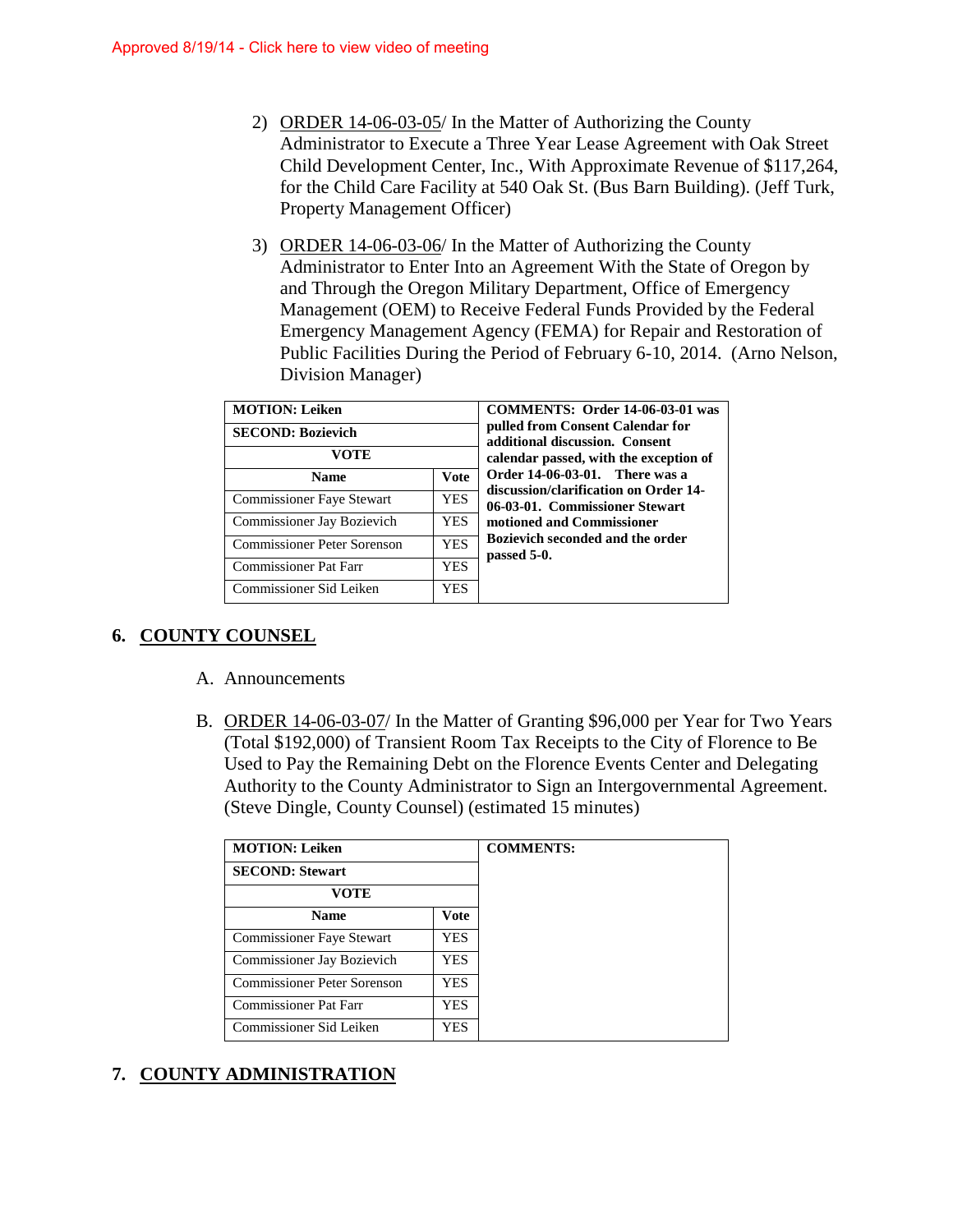- A. Announcements
- B. DISCUSSION/ 2014-2015 Lane County Budget, Making Appropriations and Imposing & Categorizing Taxes. (Christine Moody, Budget Manager) (estimated 20 minutes)
- C. REPORT/ Lane County Public Safety Coordinating Council Report on Performance Progress for 2013-2014 for Lane County Community Corrections and Justice Reinvestment (HB 3194) Funded Programs. (Alicia Hays, Director Health & Human Services, Tim Laue, Chair, Public Safety Coordinating Council, Susan Sowards, Principal Planner) (estimated 30 minutes) **(10:00 A.M. TIME CERTAIN)**
- D. ORDER 14-06-03-08/ In the Matter of Approving the 2014-2015 Lane County Community Corrections Plan and Delegating Authority to the County Administrator to Execute Grant Documents, Intergovernmental Agreements, and Contracts. (Tim Laue, Chair, Public Safety Coordinating Council) (estimated 10 minutes)

| <b>MOTION: Leiken</b>              |             |  |
|------------------------------------|-------------|--|
| <b>SECOND: Stewart</b>             |             |  |
| <b>VOTE</b>                        |             |  |
| <b>Name</b>                        | <b>Vote</b> |  |
| Commissioner Faye Stewart          | YES.        |  |
| Commissioner Jay Bozievich         | YES.        |  |
| <b>Commissioner Peter Sorenson</b> | YES         |  |
| Commissioner Pat Farr              | YES         |  |
| Commissioner Sid Leiken            | YES         |  |

E. ORDER AND RESOLUTION 14-06-03-09/ In the Matter of Opposing the Indefinite Detention Provisions of the National Defense Authorization Act. (Alex Cuyler, Intergovernmental Relations Manager) (estimated 30 minutes)

| <b>MOTION: Bozievich</b>           | <b>COMMENTS: Strike the word</b><br>democracy and replace the word<br>republic in the first paragraph. |  |
|------------------------------------|--------------------------------------------------------------------------------------------------------|--|
| <b>SECOND: Stewart</b>             |                                                                                                        |  |
| VOTE                               |                                                                                                        |  |
| <b>Name</b>                        | <b>Vote</b>                                                                                            |  |
| <b>Commissioner Faye Stewart</b>   | YES.                                                                                                   |  |
| Commissioner Jay Bozievich         | YES.                                                                                                   |  |
| <b>Commissioner Peter Sorenson</b> | YES                                                                                                    |  |
| Commissioner Pat Farr              | YES                                                                                                    |  |
| Commissioner Sid Leiken            | YES.                                                                                                   |  |

F. DISCUSSION/ Review of a Proposed County Ordinance Prohibiting Expenditure of Resources in Implementation of Illegal Federal Directives to Arrest and Detain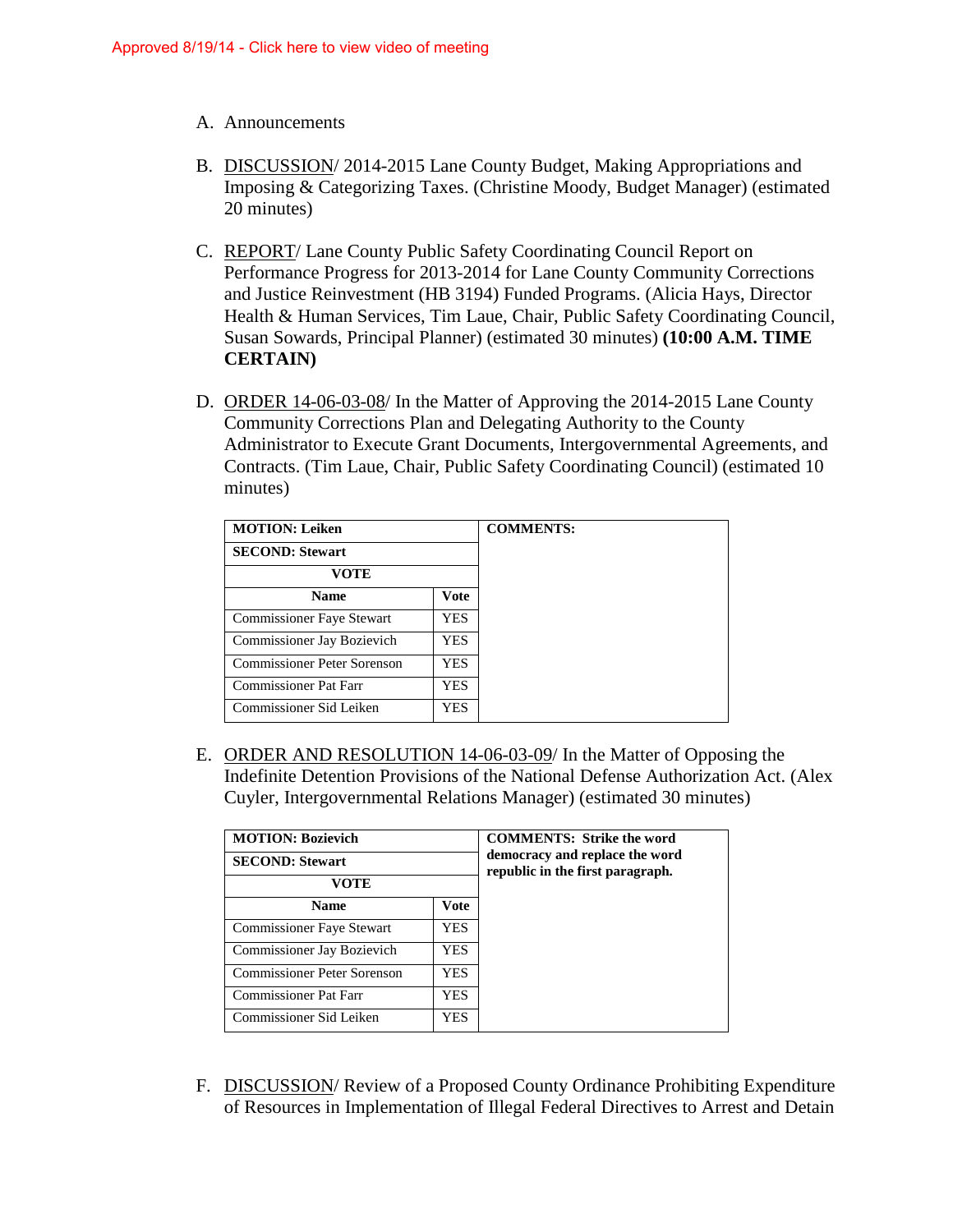US Citizens in Certain Cases. (Alex Cuyler, Intergovernmental Relations Manager) (estimated 30 minutes)

G. ORDER 14-06-03-10/ In the Matter of Awarding Bid LCH 2014-01 for Lane County Court Clerk's Office Remodel. (Brian Craner, Capital Projects Manager) (estimated 10 minutes)

| <b>MOTION: Stewart</b>           |      |
|----------------------------------|------|
| <b>SECOND: Leiken</b>            |      |
| <b>VOTE</b>                      |      |
| <b>Name</b>                      | Vote |
| <b>Commissioner Faye Stewart</b> | YES  |
| Commissioner Jay Bozievich       | YES. |
| Commissioner Peter Sorenson      | YES. |
| <b>Commissioner Pat Farr</b>     | YES. |
| Commissioner Sid Leiken          | YES. |

# **8. COMMISSIONERS' BUSINESS**

- A. Announcements
- B. Agenda Team Requests / Work Session Requests

#### **9. EXECUTIVE SESSION as per ORS 192.660**  (BCC Conference Room)

#### **10. OTHER BUSINESS**

#### **Recess**

**TUESDAY, JUNE 3, 2014 – REGULAR MEETING (cont'd)** (1:30 p.m.) (Harris Hall)

#### **11. HUMAN RESOURCES**

A. WORK SESSION/DISCUSSION/ Reestablishing a Lane County Performance Audit Function. (Howard Schussler, Acting Director) (estimated 60 minutes) **(1:30 p.m. TIME CERTAIN)**

# **12. COUNTY ADMINISTRATION – EMERGENCY ITEM**

A. ORDER 14-06-03-11/ In the Matter of Delegating Signature Authority to Obtain Financing from the Oregon Department of Energy's Small-Scale Energy Program for the an Amount Not to Exceed \$2,041,695. (Mike Barnhart, Finance)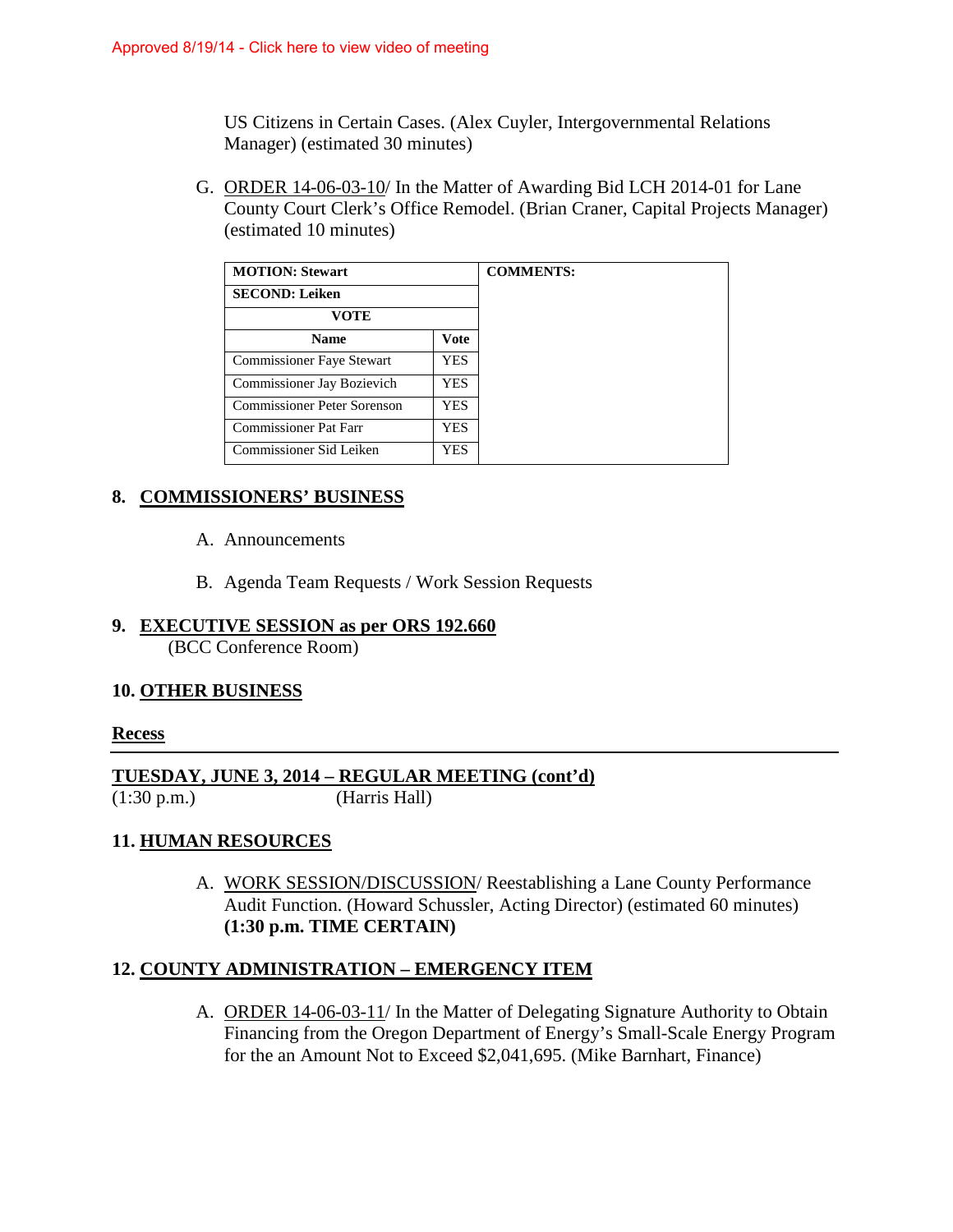| <b>MOTION: Stewart</b>           |             |
|----------------------------------|-------------|
| <b>SECOND: Bozievich</b>         |             |
| VOTE                             |             |
| <b>Name</b>                      | <b>Vote</b> |
| <b>Commissioner Faye Stewart</b> | YES         |
| Commissioner Jay Bozievich       | YES.        |
| Commissioner Peter Sorenson      | YES         |
| Commissioner Pat Farr            | YES.        |
| Commissioner Sid Leiken          | YES         |

# **13. REVIEW ASSIGNMENTS**

#### **14. EXECUTIVE SESSION as per ORS 192.660**

(BCC Conference Room)

## **15. OTHER BUSINESS**

#### **Adjourn**

# **JOINT MEETING: BOARD OF COUNTY COMMISSIONERS / CITY OF EUGENE Harris Hall June 3, 2014**

6: p.m.

| $\bigcap$<br>DAT T<br>$\sim$ |           |          |         |         |  |
|------------------------------|-----------|----------|---------|---------|--|
| <b>Stewart</b>               | Bozievich | Sorenson | Farr    | Leiken  |  |
| Present                      | Present   | resent?  | Present | Present |  |

# **1. COUNTY ADMINISTRATION**

A. JOINT PUBLIC HEARING/BCC AND CITY OF EUGENE/ Lane County and City of Eugene Partnership Opportunity. (Steve Mokrohisky, County Administrator)

#### **2. PUBLIC WORKS**

A. SECOND READING AND PUBLIC HEARING/ORDINANCE NO. PA 1311/An Ordinance Concerning Envision Eugene Residential Redesignation to Redesignate Unannexed Residential Properties by Amending the Eugene-Springfield Metropolitan Area General Plan Land Use Diagram and Adopting a Severability Clause; and Providing an Effective Date (Initiator: City of Eugene, Lane County File No. PA13-05615, Eugene File Nos. MA 13-2, RA 13-1, Z13-7 and CA 13-5). (NBA & PM 5/20/14) (Keir Miller, Senior Planner) (estimated 2 hours)